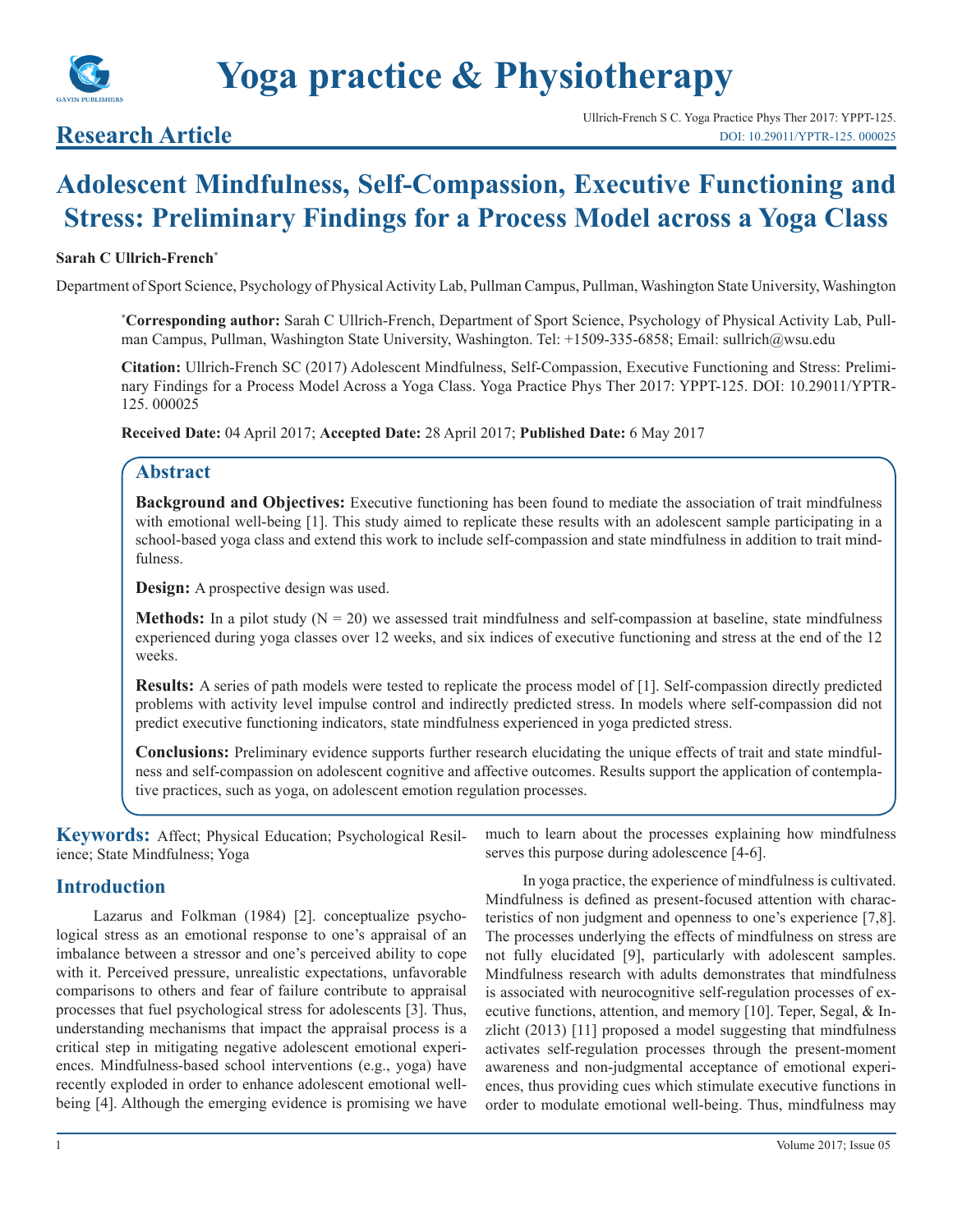reduce a negative stress response by way of executive functions moderating the appraisal process, to apply [2] perspective. This model theoretically links mindfulness with emotional experiences, such as stress, by way of executive functioning, a neuropsychological construct representing skills involved in forming, maintaining, and shifting mental sets used in goal-directed behavior [12].

Short, Mazmanian, Oinonen, and Mushquash(2016)explored a model to evaluate whether the relationship between trait mindfulness and emotional well-being was mediated by executive functioning and self-regulation using a two phase study in young adults. In phase one, self-reported dispositional mindfulness and neurocognitive performance were assessed. Four weeks later, in phase two, self-reported executive functioning, self-regulation, and emotional well-being were assessed. Results supported a model where self-reported trait mindfulness at time one directly predicted time two assessed self-reported executive functioning and self-regulation, and indirectly predicted emotional well-being. In addition to trait mindfulness, there is evidence that state or situational mindfulness has independent associations with emotional well-being [13-15]. However, there is no research examining trait and state mindfulness side by side as potential mechanisms for explaining stress in adolescents.

Self-compassion is another core mechanism that may help explain adolescent emotional well-being. Self-compassion involves a compassionate stance towards one's self in times of failure or suffering through self-kindness, a sense of common humanity, and mindfulness [16] and has received initial support for adolescents' adaptive regulation of cognitions and emotions [17]. Although there is some conceptual overlap with mindfulness, selfcompassion explains unique variance in emotional well-being beyond mindfulness in adults [18,19]. Though self-compassion strategies have been included as part of mindfulness programming in schools [2,6]we only have limited evidence linking aspects of selfcompassion with adolescent stress [17,21,22]. Given the similar functions underlying mindfulness and self-compassion, executive functioning may also serve to mediate the association between self-compassion and emotional responses.

The purpose of this study was to extend the model supported by [1] to an adolescent sample and to include both trait and state mindfulness as well as self-compassion to predict stress by way of executive functioning. We tested our proposed model (see Figure 1) with a pilot study employing a 12-week yoga curriculum. This model was relevant to test in the yoga context given that no mean changes were observed in trait level mindfulness, self-compassion, or stress1. Based on [1] we hypothesized that trait mindfulness and self-compassionate time one would negatively predict problems with executive functioning directly and stress indirectly at time two. Based on [13-15]we hypothesized that students' average levels of state mindfulness experienced during the yoga classes across the 12 weeks would negatively predict stress directly.



**Figure 1:** Hypothesized Model.

# **Methods**

#### **Participants and Procedures**

Participants ( $N = 20$ ) were primarily Caucasian (85.0%) and female (90%) and in 10ththrough 12th grades (Mage =  $16.45$ , SD  $= 1.0$ ). Twenty-three students participated in the yoga curriculum2 (Author Citation a, under review) as part of their Physical Education (PE) class (one student joined late and was not included; another student had developmental difficulties and one student did not complete the final assessments). Each week of the 12 week curriculum was led by a certified yoga instructor (200-hour Anusara Yoga Teacher Training certification program) and focused on a theme (e.g., self-compassion; overcoming obstacles) that was integrated into two yoga sessions that week (1 50-minute and 1 80 minute). Each yoga practice included an introduction and centering exercise, practice moving through and holding different asanas (i.e., poses) and a closing and meditation exercise. Students in this class typically elect this class to fulfill their PE requirement, do not participation in school sports, may have low interest in traditional physical education, and are mostly female. The majority (90%) of participants reported beginning to begin intermediate yoga experience. Participants completed the measures of trait mindfulness and self-compassion the week before beginning a 12-week yoga program (time one) in their physical education class. State mindfulness was assessed immediately following one yoga class per week. At the end of twelve weeks, participants completed the measures of executive functioning and stress (time two).

#### **Measures**

Trait mindfulness was assessed using [23] 20-item Philadelphia Mindfulness Scale. Two subscales capture trait awareness (e.g., "I am aware of what thoughts are passing through my mind") and acceptance (e.g., "There are things I try not to think about"). Responses fall on a 5-point Likert scale of never to very often, with higher scores on each scale reflecting higher levels of mindful awareness or acceptance. This measure has supporting evidence of internal consistency reliability and validity [23]. Alpha reliability was low for both trait mindfulness scales. Several items3had low inter-item correlations. With these items removed, reliability improved for the awareness scale ( $\alpha$  = .71) and the acceptance scale  $(α = .69)$ .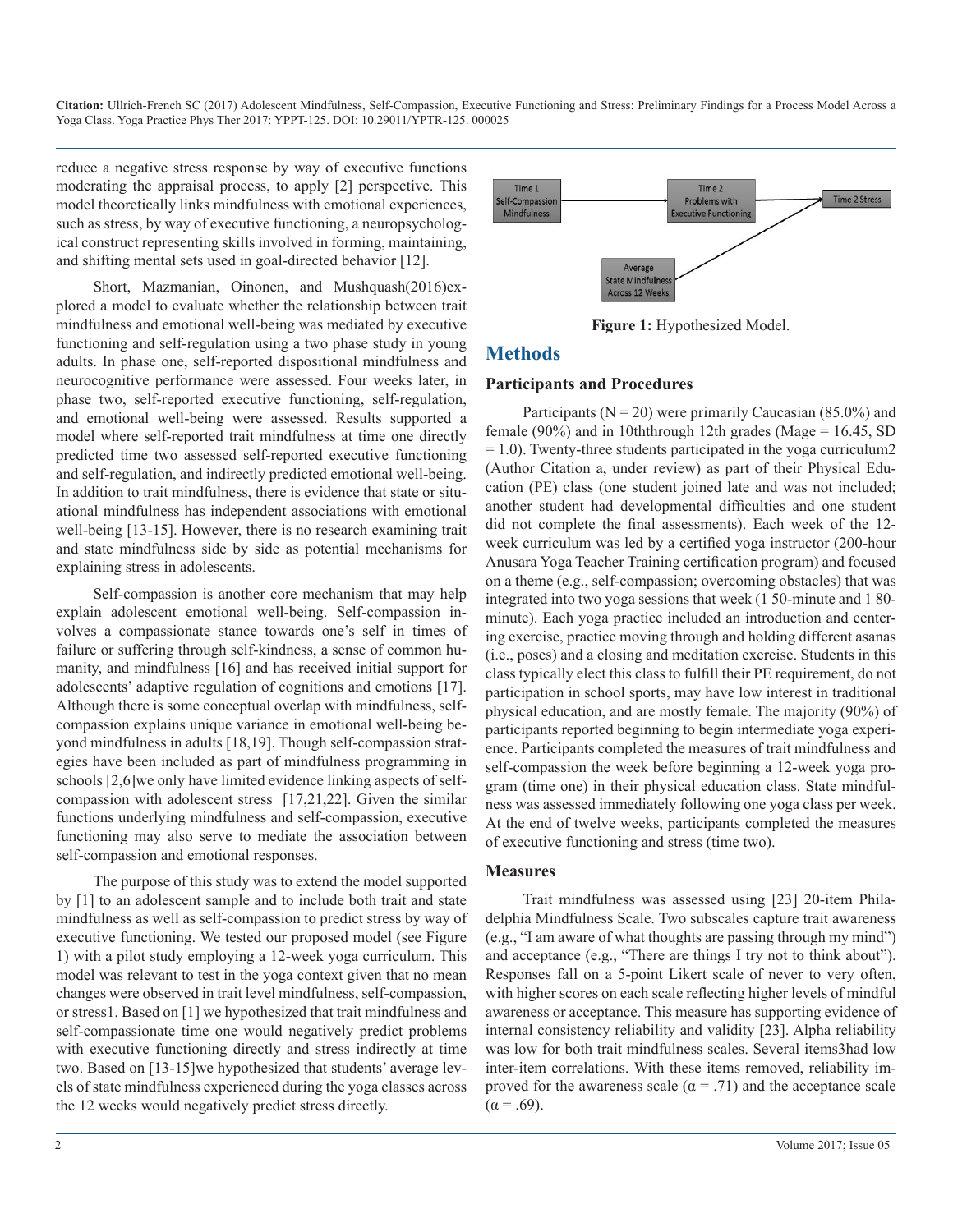Self-compassion was assessed using [24] Self-Compassion Scale. The 26-item scale assesses three positive (self-kindness, common humanity, mindfulness) and three negative (self-judgement, isolation, over-identification) dimensions underlying selfcompassion. Participants respond to how often they experience a particular response to pain and suffering (e.g., "I see my failings as part of the human condition" - common humanity; "When I'm feeling down I tend to obsess and fixate on everything that is wrong" - over-identification) using a 5-point scale ranging from almost never to almost always. A total average score was calculated where higher scores reflect higher self-compassion. Conceptual and psychometric properties of the scale are supported, including for adolescents [16,25].

Stress was assessed using the Perceived Stress Scale [26]. The PSS items tap into the perceived level of stress experienced in the last week (modified from last month to provide a more proximal indicator of perceived stress; similar modifications are not expected to decrease validity) (e.g., "In the last week, how often have you felt difficulties were piling up so high that you could not overcome them"). The PSS contains 14 items and is scored on a 5-point scale with response options ranging from never to very often. The PSS has supporting evidence for psychometric properties [26] and use in adolescent samples [21].

Executive functioning was assessed with the self-report form of the Delis Rating of Executive Functions [27], a rating scale of reported behavioral problems for 11-18-year-olds. There are 36 items asking the individual to rate the frequency of behaviors in the last 6 months on a 4-point scale ranging from seldom or never to daily. These items are used to calculate six scores or indices of executive function. Threescore represent dysfunction relative to 1) behavior ("I say things I wish I hadn't"), 2) emotion ("I try to control my anger but I just can't"), and 3) cognition ("I have a difficult time putting my thoughts down in writing"). There are also three clinically derived scores representing dysfunction of 1) attention &working memory ("I get confused when I have two or more things to do at the same time"), 2) activity level impulse control ("I just can't help doing things that I'm told not to do"), and 3) compliance &anger management ("I get really upset when people interfere with what I'm doing"). The six indices are presented as T scores, age and gender adjusted, with values of 50 representing the norm sample average. Evidence supports reliability, content, construct, and concurrent validity [27].Internal consistency reliability information was not available for scores obtained through the DREF online interface.

State mindfulness experienced during the yoga classes was assessed immediately following class each week using the State

Mindfulness Scale for Physical Activity [28]. The SMS-PA has six items each capturing mindfulness of mental (e.g., "I was aware of different emotions that arose in me") and physical objects (e.g., "I felt present in my body") during a specific experience. Responses to how much each item was experienced fall on a 5-point scale ranging from not at all to very much. All 12 items were averaged with higher scores representing higher mindfulness during the yoga class. Weekly scores were averaged across the twelve weeks to represent average state mindfulness experienced in the yoga class. Initial evidence supports the internal consistency reliability, factorial, and construct validity using adult samples [28]and with youth samples as young as 10 years-old (Author Citation b, under review). Alpha reliability was good across assessments ( $\alpha_{\text{range}}$ = .76 - .97) and when averaged across time points ( $\alpha_{\text{average}} = .90$ ).

#### **Data Analysis**

Data screening for missing values and normality was conducted and descriptive statistics were calculated. Hypothesized mediational models were tested with path models using Mplus 7. Time onescores of mindfulness (i.e., trait acceptance, and awareness) and self-compassion were entered into the model directly predicting executive functioning at time two and indirectly predicting stressat time two through executive functioning as per [1]. Average state mindfulness during the yoga classes across the 12 weeks was also entered as a direct predictor of stress at the end of the 12 weeks (see Figure 1). Six separate models were run to test each of the six indices of executive functioning. To obtain 95% confidence intervals, we conducted bootstrapping specifying 5000 samples to reduce standardized error bias and for type I error correction [29].Completely standardized path coefficients were reported along with absolute and incremental model fit indices [30]. Given the exploratory nature of our study and small sample size, we report exact p values, confidence intervals and effect sizes for broad interpretation as reliance on significance levels is limiting. Confidence intervals that do not cross 0.00 were interpreted as reliable. Effect sizes were interpreted as minimal (.04), moderate (.25), and strong (.64) [31].

#### **Results and Discussion**

There was negligible missing data (.02%) and Little's MCAR test was non-significant ( $\chi$ 2= 40.34 (47), p = .74), therefore Expectation Maximization imputation was used on all constructs except executive functioning indices (.01% missing but not imputed per [27] and state mindfulness (usedall available weekly state scores to create average state scores, average of 8.6 of 11 scores available). Data screening showed variables to be approximately normal. See (Table 1)for descriptive statistics.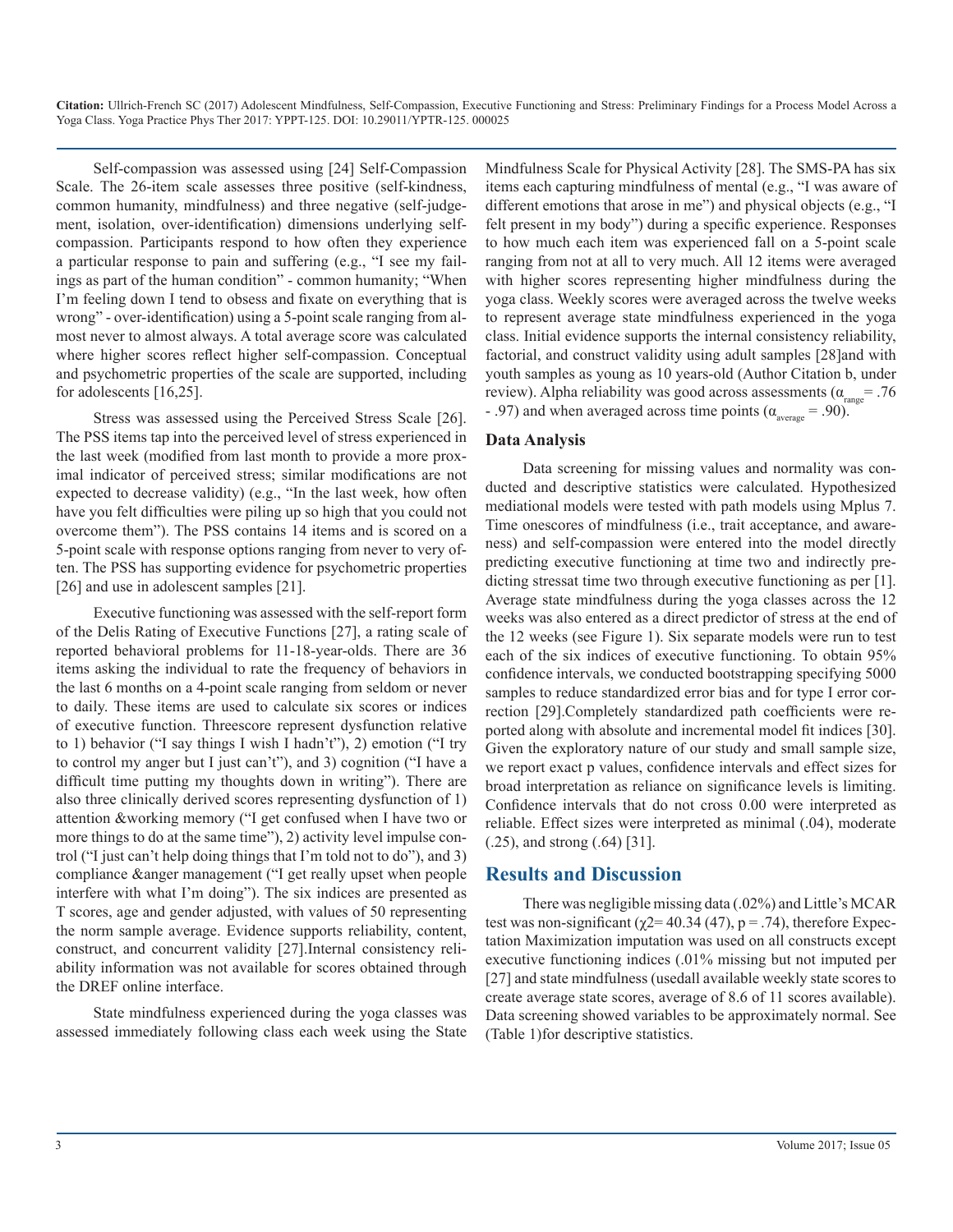|                                            |        | $\overline{2}$ | 3      | $\overline{4}$ | 5       | Mean  | <b>SD</b> | Possible<br>Range |
|--------------------------------------------|--------|----------------|--------|----------------|---------|-------|-----------|-------------------|
| 1 Self Compassion                          |        |                |        |                |         | 2.55  | 0.69      | $1 - 5$           |
| 2 Acceptance <sup><math>\land</math></sup> | .24    |                |        |                |         | 1.57  | 0.42      | $1-5$             |
| 3 Awareness <sup>^</sup>                   | .58*   | $.51*$         |        |                |         | 2.94  | 0.43      | $1 - 5$           |
| 4 State Mindfulness                        | .17    | .30            | .16    |                |         | 2.74  | 0.56      | $1 - 5$           |
| 5 Stress                                   | $-.29$ | .29            | .08    | $-.37$         |         | 2.34  | 0.56      | $1 - 5$           |
| 6 BF                                       | $-.42$ | .20            | $-.11$ | $-.30$         | $.46*$  | 57.75 | 8.15      | 20-80             |
| 7 EMF                                      | $-.19$ | .14            | $-.06$ | $-.11$         | .42     | 57.65 | 8.28      | 20-80             |
| <b>8 CF</b>                                | $-.20$ | .21            | .08    | $-.16$         | .28     | 59.70 | 8.22      | 20-80             |
| 9 AWM                                      | $-.24$ | .27            | .09    | $-.06$         | .24     | 59.45 | 8.31      | 20-80             |
| $10$ AIC                                   | $-.35$ | .24            | .06    | $-.20$         | $.64**$ | 57.61 | 6.93      | 20-80             |
| 11 CAM                                     | $-.14$ | .17            | .02    | $-.05$         | .22     | 56.63 | 8.35      | 20-80             |
| $\alpha$ 1                                 | .93    | .69            | .71    | .90            | .81     |       |           |                   |

**Table 1:** Means, Standard Deviations, Internal Consistency Reliability, and Bivariate Correlations.

Notes:^Trait mindfulness subscales, BF = Behavior Functioning, EMF = Emotional Functioning, CF = Cognitive Functioning, AWM = Attention & Working Memory, AIC = Activity Level & Impulse Control, CAM = Compliance & Anger Management. \*  $p < .05$  \*\*p  $< .01$ .

The trait mindfulness subscales (acceptance, awareness)did not significantly predict any of the indices of executive functioning. It is unclear if this was due to marginal reliability of these scales which have limited use with adolescent samples and/or low power. The Philadelphia Mindfulness Scale was used in this study as it conceptually aligned with the suggested mechanisms for the effectiveness of mindfulness through scales of both acceptance and awareness [11]. However, validation with adolescent samples is needed. Research with adults has sometimes demonstrated the stronger role of self-compassion relative to mindfulness when predicting emotional well-being [18,19], which could explain this finding. Further research is necessary to test the hypothesized model with trait mindfulness, executive functioning and stress in larger, more representative adolescent samples and across different yoga experiences.

We proceeded to test the six mediation models with only self-compassion and state mindfulness. All models provided good fit and explained 17% to 46%of the variance in stress (see Table 2). Self-compassion significantly predicted behavioral functioning and activity level impulse control, with a significant indirect effect to stress through activity level impulse control. This finding provides preliminary support for the hypothesized role of executive functioning in explaining the relationship between self-compassion and stress. Results are consistent with [1] who also supported a model with self-reported dysfunction in executive functioning mediating the association of trait level psychological resilience (i.e., mindfulness) and negative emotional well-being (i.e., negative affect). Emerging empirical evidence linking self-compassion with the emotional well-being of adolescents [17,21] coupled with the moderate effect sizes in our results indicate that self-compassion as a resilience factor in adolescents is worthy of more rigorous exploration.

| Mediator                              | Direct Effects (95% CI)                          |                                           |                                                  | <b>Indirect Effect</b><br>$(95\% \text{ CI})$    | Model Fit   |     |                   |             |            | $\mathbb{R}^2$ |               |
|---------------------------------------|--------------------------------------------------|-------------------------------------------|--------------------------------------------------|--------------------------------------------------|-------------|-----|-------------------|-------------|------------|----------------|---------------|
| Executive<br>Function-<br>ing Indices | self-compassion<br>to mediator                   | mediator to<br>stress                     | state mindful-<br>ness to stress                 | self-compas-<br>sion                             | $\chi^2(2)$ | p   | RM-<br><b>SEA</b> | <b>SRMR</b> | <b>CFI</b> | Media-<br>tor  | <b>Stress</b> |
| Behavioral                            | $-42$ , $p=02$<br>$(-.72 \text{ to } -.12)$      | $.39, p = .09$ $(.01)$<br>to $.76)$       | $-27, p=19$<br>$(-.59 \text{ to } .06)$          | $-16$ , $p=17$<br>$(-.36 \text{ to } .03)$       | 1.59        | .45 | .00               | .08         | 1.00       | .18            | .23           |
| Emotional                             | $-19$ , $p=.28$<br>$(-.48 \text{ to } .09)$      | $39, p = 0.09$<br>$(.01 \text{ to } .77)$ | $-0.34$ , $p=0.04$<br>$(-.60 \text{ to} - .07)$  | $-0.08$ , $p = 0.34$<br>$(-.20 \text{ to } .06)$ | 0.87        | .65 | .00               | .05         | 1.00       | .04            | .27           |
| Cognitive                             | $-0.20, p = 0.39$<br>$(-.56 \text{ to } .17)$    | $.23, p=.32$<br>$(-.16 \text{ to } 0.62)$ | $-0.34$ , $p=0.05$<br>$(-.62 \text{ to } -0.06)$ | $-0.05$ , p=.58<br>$(-.18 \text{ to } .09)$      | 1.29        | .53 | .00               | .06         | 1.00       | .04            | .17           |
| AWM                                   | $-0.24$ , $p = 0.25$<br>$(-.59 \text{ to } .10)$ | $.22, p=.26(.10)$<br>to $.55)$            | $-0.36$ , $p=0.03$<br>$(-.63 \text{ to } -0.09)$ | $-0.05$ , p=.46<br>$(-.18 \text{ to } .07)$      | 0.83        | .66 | .00               | .05         | 1.00       | .06            | .19           |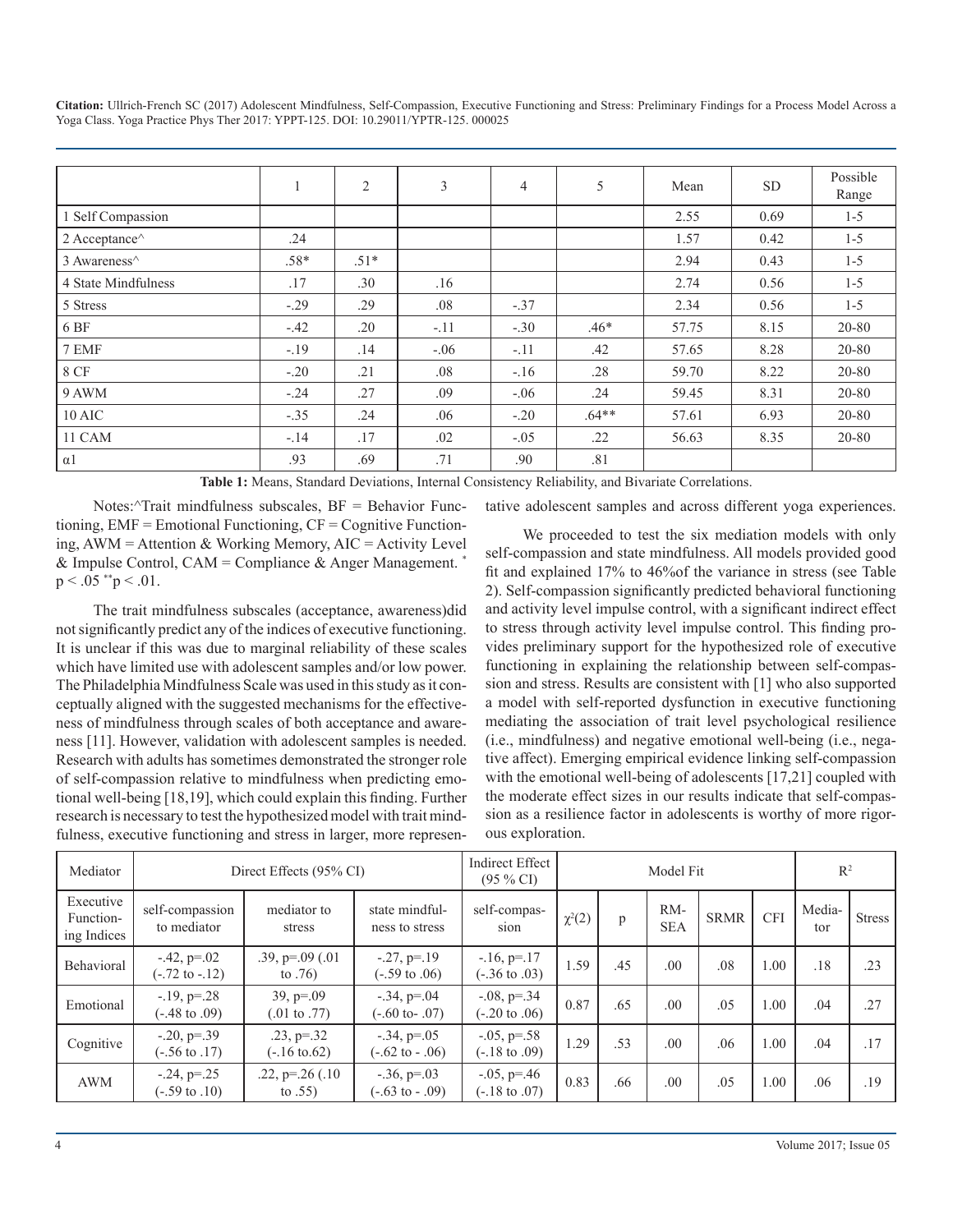| AIC | $-43, p = 02$<br>$(-.74 \text{ to } -0.13)$ | $.64, p = .00$<br>$(.31 \text{ to } .96)$ | $-19$ , p= $-30$<br>$(-.50 \text{ to } .11)$ | $-0.28$ , $p=0.05$<br>$(-.50 \text{ to } -0.05)$ | 1.44 | .49 | .00 | .10 | .00 | .19 | .46 |
|-----|---------------------------------------------|-------------------------------------------|----------------------------------------------|--------------------------------------------------|------|-----|-----|-----|-----|-----|-----|
| CAM | $-14, p = 52$<br>$(-.48 \text{ to } .21)$   | $.20, p=.38$<br>$(-.19 \text{ to } .59)$  | $-0.36$ , p=.04<br>$(-.64 \text{ to } -.09)$ | $-0.03$ , p=.67<br>$(-.14 \text{ to } .08)$      | 1.05 | .59 | .00 | .05 | .00 | .02 | .18 |

| Table 2: Mediation Path Analysis Results. |  |
|-------------------------------------------|--|
|-------------------------------------------|--|

Notes: AWM = Attention & Working Memory,  $AIC =$  Activity Level & Impulse Control, CAM = Compliance & Anger Management. Impulse control has been linked with managing emotional responses with short-term emotional relief over longer-term goal directed emotional well-being [32]. Self-compassion may reduce problems with impulse control and associated behavior regulation problems by allowing one to experience suffering in a gentle way and reducing the need to avoid negative emotional experiences through behavioral responses, such as speaking before thinking. Even with limited power, we were able to detect these associations, with minimal to moderate effect sizes  $(R2 = .18, .19)$  supporting our conceptualization of how self-compassion can impact psychological and behavioral manifestations of well-being.

The average experience of state mindfulness during the 12 weeks of yoga classes predicted stress in all models except for behavioral functioning and activity level impulse control, demonstrating a robust negative association with stress even with executive functioning included in the model. Both trait, or dispositional levels of psychological variables, such as self-compassion, and state level experiences may be important to consider when examining the effects of yoga interventions and is supported by work with adults demonstrating the independent effects of state and trait mindfulness [13]. Thus, yoga interventions that foster state mindfulness and self-compassion may reduce stress responses, regardless of students' dispositional tendencies in mindfulness. Even in cases where students' dispositional tendencies do not change, as was the case in this study, these state-level experiences may effect change in well-being. These results reflect recent systematic reviews of the mindfulness literature which suggest that more than half of mindfulness interventions do not demonstrate significant self-reported mindfulness change [33]and that assessment of mindfulness practice is a significant predictor of emotional wellbeing [15,34]. Further work using more rigorous experimental research designs could shed more light on the relative importance of changes in dispositions versus state experiences during contemplative-based school interventions. Further, although we aligned our model with the procedures of [1], true mediation should be tested with executive functioning assessed prior to stress [35].

#### **Conclusions**

This study explored the association between trait mindfulness and self-compassion with executive functioning and stress in adolescents participating in a yoga curriculum at school. By including self-compassion in this study, we extended [1] findings to a construct that is both conceptually and empirically distinct from mindfulness [36]. This study provides promising evidence supporting further examination of the role of state mindfulness and self-compassion in reducing adolescent stress, areas of study with minimal empirical research evidence, but high popularity and enthusiasm for implementation [4]. Our results should be considered as preliminary and viewed within limitations of sample and design. Future studies can build from this preliminary evidence by examining larger, more diverse samples with the use of more rigorous experimental research designs to detail the unique effects of trait mindfulness, self-compassion, and state mindfulness in adolescent emotion regulation processes.

#### **Footnotes**

1 Contact the corresponding author for details about null findings regarding mean change in these variables.

2 Contact the corresponding author for details about the yoga curriculum. Because the yoga curriculum employed a regular educational practice, this study was determined to be exempt from Institutional Approval. Parents were informed of the curriculum and the study procedures. All parents provided permission and students provided assent to participate.

3 Awareness items removed included "When talking with other people, I am aware of their facial and body expressions"; "When I shower, I am aware of how the water is running over my body". Acceptance items removed included "There are aspects of myself I don't want to think about"; "I tell myself that I shouldn't feel sad".

#### **References**

- 1. [Short MM, Mazmanian D, Oinonen K, Mushquash CJ \(2016\) Execu](https://www.researchgate.net/profile/Dwight_Mazmanian/publication/283202822_Executive_function_and_self-regulation_mediate_dispositional_mindfulness_and_well-being/links/571f7c8c08aeaced788abbc6.pdf?origin=publication_detail)[tive function and self-regulation mediate dispositional mindfulness and](https://www.researchgate.net/profile/Dwight_Mazmanian/publication/283202822_Executive_function_and_self-regulation_mediate_dispositional_mindfulness_and_well-being/links/571f7c8c08aeaced788abbc6.pdf?origin=publication_detail)  [well-being. Personality and Individual Differences 93: 97-103.](https://www.researchgate.net/profile/Dwight_Mazmanian/publication/283202822_Executive_function_and_self-regulation_mediate_dispositional_mindfulness_and_well-being/links/571f7c8c08aeaced788abbc6.pdf?origin=publication_detail)
- 2. Lazarus RS and Folkman S (1984)Stress, appraisal, and coping, Springer Publishing Company, New York, NY.
- 3. [Murberg TA and Bru E \(2004\) School-related stress and psychoso](http://journals.sagepub.com/doi/abs/10.1177/0143034304046904)[matic symptoms among Norwegian adolescents. School Psychology](http://journals.sagepub.com/doi/abs/10.1177/0143034304046904) [International 25: 317-332.](http://journals.sagepub.com/doi/abs/10.1177/0143034304046904)
- 4. [Zenner C, Herrnleben-Kurz S, Walach H \(2014\) Mindfulness-based](https://www.ncbi.nlm.nih.gov/pmc/articles/PMC4075476/)  [interventions in schools- A systematic review and meta-analysis. Fron](https://www.ncbi.nlm.nih.gov/pmc/articles/PMC4075476/)[tiers in Psychology 5: 603.](https://www.ncbi.nlm.nih.gov/pmc/articles/PMC4075476/)
- 5. [Davidson RJ, Dunne J, Eccles JS, Engle A, Greenberg M, et al. \(2012\)](https://www.ncbi.nlm.nih.gov/pmc/articles/PMC3420012/)  [Contemplative practices and mental training: Prospects for American](https://www.ncbi.nlm.nih.gov/pmc/articles/PMC3420012/)  [education. Child Development Perspectives 6: 146-153.](https://www.ncbi.nlm.nih.gov/pmc/articles/PMC3420012/)